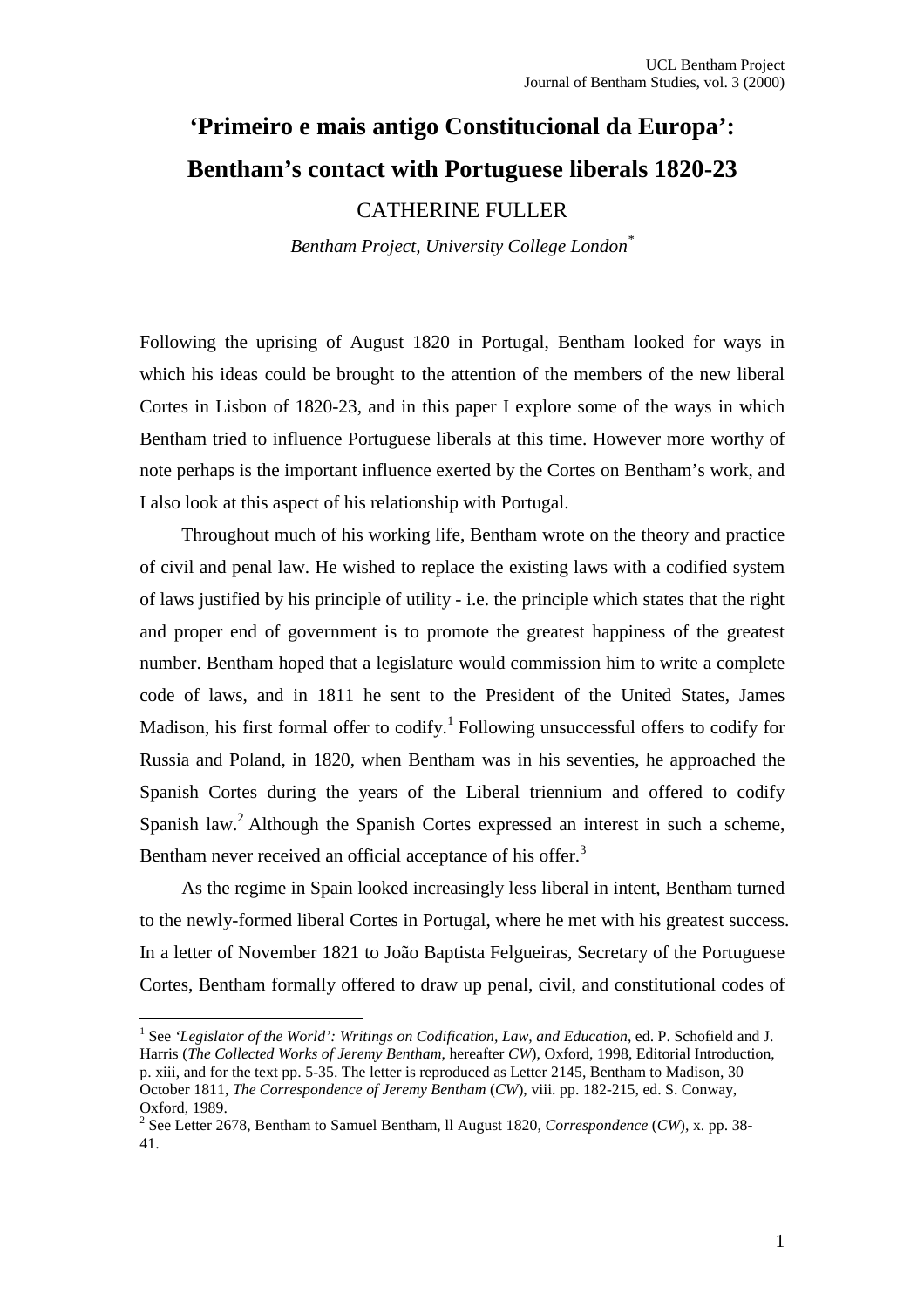law for Portugal. The Portuguese Cortes responded positively to Bentham's offer to codify, and on receipt of their letter in April 1822 he immediately started work.<sup>[4](#page-1-0)</sup> Bentham began to write, not a penal or civil code of laws which had occupied so much of his earlier working life, but a constitutional code, which he had recently come to believe was the key to reform in all other areas of law.

The lack of success in convincing any government to adopt his earlier proposed reforms had persuaded Bentham to embrace political radicalism.<sup>[5](#page-1-1)</sup> In 1817 he published *Plan of Parliamentary Reform* which called for universal manhood suffrage, annual parliaments, equal electoral districts, payment of MPs, and a secret ballot.  $6$  [In](#page-1-2) the subsequent constitutional code he put forward such ideas as the abolition of the monarchy and the House of Lords (or indeed the exclusion of any second chamber), and the abolition of titles of honour. His aim was the creation of a government that was open and accountable. Between April and August 1822 Bentham drafted four preparatory essays in which he outlined the principles upon which the constitutional code would be based.<sup>[7](#page-1-3)</sup> The acceptance of his offer to codify by Portugal in 1822 therefore was of immense importance to Bentham because it gave him not only the impetus he needed, and had long sought, to write a code of laws, but also an opportunity to develop fully and for the first time, his theory of representative democracy. The drafting of a constitutional code, as well as related penal and civil codes, justified by the greatest happiness principle, became the central focus of Bentham's work for the remaining decade of his life. This work, which Bentham himself described as '[n]ot only the most important but the most difficult of all human

 $3$  For a discussion of Bentham's influence on the Iberian Peninsular in the nineteenth century see: J.R. Dinwiddy, 'Bentham and the Early Nineteenth Century', *The Bentham Newsletter*, viii. (June 1984), pp. 15-33, reprinted in *Radicalism and Reform in Britain, 1780-1850*, London, 1992, pp. 291-313.

<span id="page-1-0"></span><sup>&</sup>lt;sup>4</sup> See Letter 2816, Bentham to the Portuguese Cortes, 7 November 1821, and Letter 2829, Portuguese Cortes to Bentham, 3 December 1821, *Correspondence* (*CW*), x. pp. 415-17, 448-49. The letter of acceptance never reached Bentham, but he knew the Cortes had accepted his offer, and wrote asking for confirmation and a copy of their letter: see Letter 2847, Bentham to Felgueiras, 30 January 1822, *Correspondence* (*CW*), ed. C. Fuller, Oxford, 2000, xi. p. 25. Eventually on 22 April 1822 Bentham received a copy of the letter from Felgueiras: see Letter 2859, Felgueiras to Bentham, 22 March 1822, *Correspondence* (*CW*), xi. pp. 50-51.

<span id="page-1-1"></span><sup>&</sup>lt;sup>5</sup> For a discussion of when and why Bentham became a political radical see P. Schofield, 'Jeremy Bentham: Legal Philosopher and Political Radical', in *The Old Radical: Representations of Jeremy Bentham*, ed. C. Fuller, London, 1998, pp. 2-3.

<span id="page-1-2"></span><sup>6</sup> *Plan of Parliamentary Reform, in the form of a Catechism, with reasons for each article, with an Introduction, shewing the necessity of radical, and the inadequacy of moderate, reform*, London, 1817. 7 See *First Principles preparatory to Constitutional Code* (*CW*), ed. P.Schofield, Oxford, 1989.

<span id="page-1-3"></span>However, nothing that Bentham wrote specifically in response to Portugal's acceptance of his offer to codify was published by Bentham or ever appeared in its original form in the nineteenth century.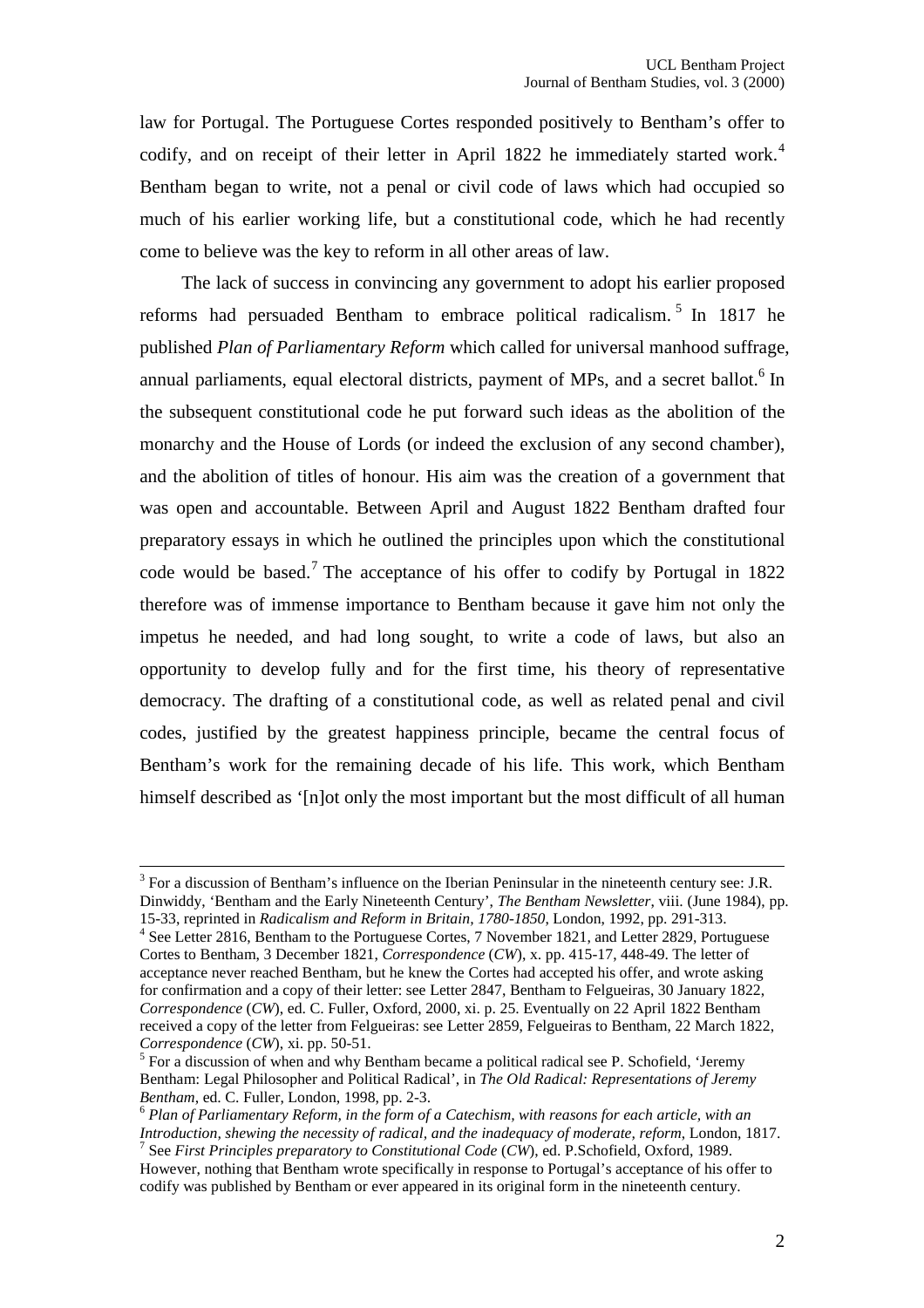works[',](#page-2-0)<sup>[8](#page-2-0)</sup> was begun in response to the encouragement that Bentham received from the liberal regime in Portugal.<sup>[9](#page-2-1)</sup>

Why did the Cortes accept Bentham's offer? How had knowledge of Bentham's work reached Portugal? Bentham had earlier attempted to send copies of his work to Portugal. His first attempt occurred in September 1820 when he hoped that a duplicate set of his published works, which he had sent to the Spanish Minister of the Interior,  $10$ couldbe forwarded to Lisbon, but the books were never sent[.](#page-2-3)<sup>11</sup> Bentham then turned to another means of transmission, a new acquaintance, merchant, and competent linguist, John Bowring, who opened up a number of channels of communication with Portugal. In October 1820 a set of Bentham's works was sent to a commercial contact of Bowring's in Lisbon,  $12$  but the consignment of books was lost. In March 1821 a third attempt was made when a second consignment of nineteen works was sent to Portugal,<sup>[13](#page-2-5)</sup> and these works found their way into the hands of José da Silva Carvalho,

<span id="page-2-4"></span><span id="page-2-3"></span><sup>11</sup> See Letter 2705, Bentham to Bowring, 1 November 1820, *Correspondence* (*CW*), x. pp. 132-33.

<span id="page-2-0"></span><sup>8</sup> See Codification Proposal in *Legislator of the World* (*CW*), p.260.

<span id="page-2-1"></span><sup>&</sup>lt;sup>9</sup> The complete work, which Bentham called the *Pannomion*, was to consist of constitutional, procedure, penal, and civil codes of law, but was unfinished at his death in 1832. Bentham published only the first, of the proposed three volume constitutional code, as *Constitutional Code; for the use of All Nations and All Governments professing Liberal Opinions* at London in 1830. Other writings on constitutional code were published in volume nine of *The Works of Jeremy Bentham*, ed. J. Bowring, ll vols., Edinburgh, 1843. For the development of Bentham's writings on constitutional code, and the other codes of law, see *Constitutional Code* (*CW*), i. ed. F. Rosen and J.H. Burns, Oxford, 1983, Editorial Introduction, pp. xi-xlii.

<span id="page-2-2"></span><sup>&</sup>lt;sup>10</sup> Agustin Argüelles (1776-1844), Spanish Minister of the Interior 1820-1.

<sup>&</sup>lt;sup>12</sup> Perhaps José Isaq de Monteiro, a Lisbon merchant: see Letter 2707, Bentham to Mora, 3-4 November 1820, *Correspondence* (*CW*), x. pp. 139-41.

<span id="page-2-5"></span><sup>&</sup>lt;sup>13</sup> Bentham sent the following works to Portugal: 'Draught of a New Plan for the organisation of the Judicial Establishment in France: proposed as a Succedaneum to the Draught presented, for the same purpose, by the Committee of Constitution, to the National Assembly, December 21st, 1789', printed 1790; *Scotch Reform; considered, with reference to the Plan, proposed in the late Parliament, for the Regulation of the Courts, and the Administration of Justice, in Scotland; with Illustrations from English Non-reform*, London, 1808; *Papers Relative to Codification and Public Instruction: including Correspondence with the Russian Emperor, and Divers Constituted Authorities in The American United States*, London, 1817; *Chrestomathia*, London, 1815-17; `Introduction to the Rationale of Evidence', later published in *Rationale of Judicial Evidence, specially applied to English Practice*, 5 vols., London, 1827; *Plan of Parliamentary Reform*; *Bentham's Radical Reform Bill, with extracts from the reasons*, London, 1819; *Panopticon; or, the Inspection-House*, Dublin and London, 1791; *A Table of the Springs of Action*, London, 1817; *`Swear not at all:' containing an exposure of all the needlessness and mischievousness, as well as anti-Christianity, of the ceremony of an oath*, London, 1817; `Essay on Political Tactics', printed in 1791, and a fuller French version was later produced by Dumont from Bentham's manuscripts and published as `Tactique des assemblées politiques délibérantes' in *Tactique des assemblées législatives, suivi d'un traité des sophismes politiques*, 2 vols., Paris, 1816, i. pp. 1-266; 'Emancipate Your Colonies!', printed in 1793; 'Summary View of the Plan of a Judicatory, under the Name of the Court of Lord's Delegates', written in 1801; *Church-of-Englandism and its Catechism Explained*, London, 1818; *Defence of Economy against the Right Honourable Edmund Burke*, published in *The Pamphleteer*, vol.ix, no.xvii (1817), published separately in the same year; 'Chrestomathic Tables' printed in 1815; *Defence of Usury; shewing the Impolicy of the present Legal Restraints on the Terms of Pecuniary Bargains*, London, 1787; 'Outline of a Work entitled Pauper Management Improved', first published serially in *Annals of Agriculture, and other*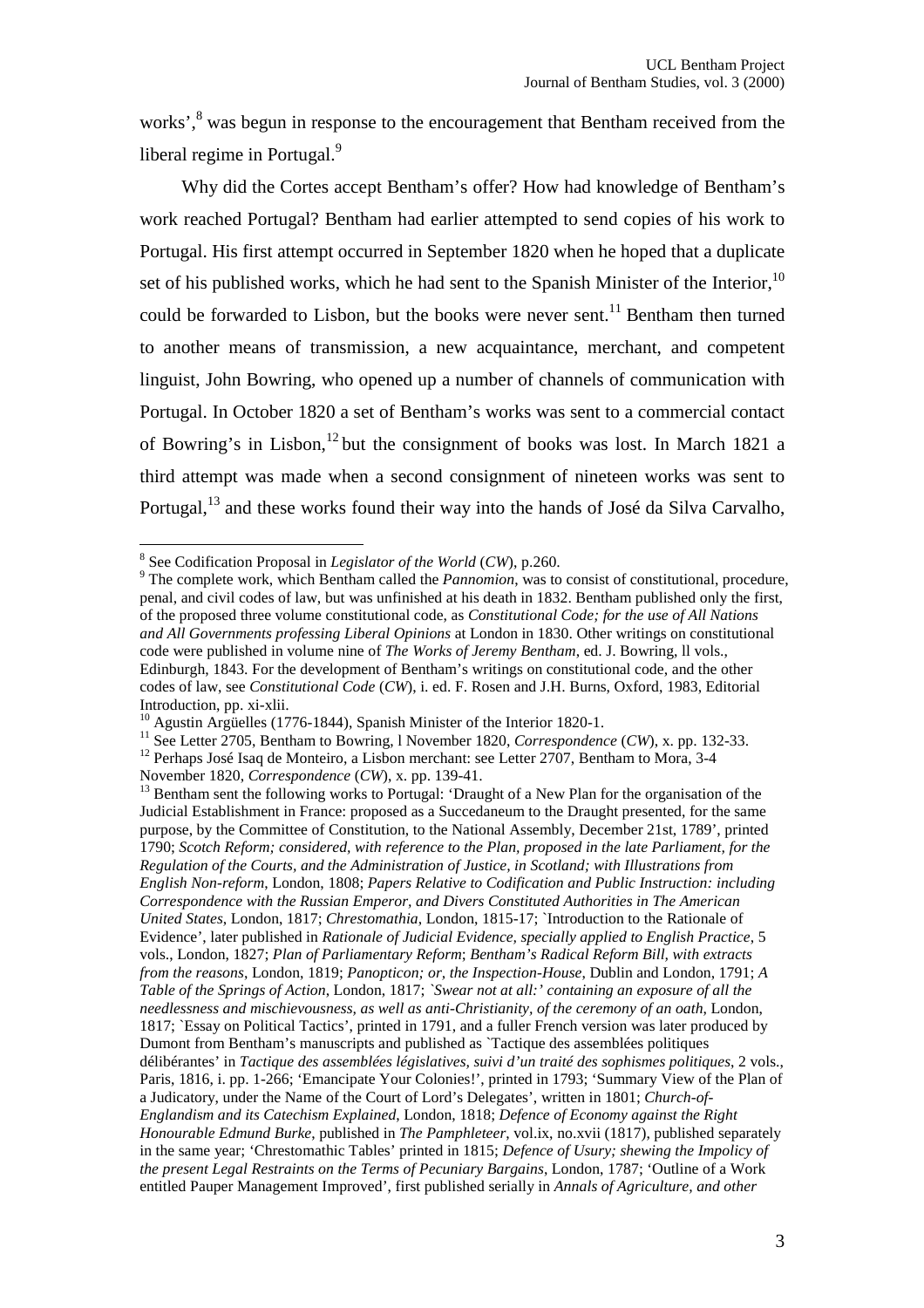at that time a member of the Council of Regency, and soon to be Minister of Justice. Felgueiras, the Secretary to the Cortes, wrote to Bentham to inform him that his works had been presented to the Portuguese Cortes on 13 April 1821, and that the Cortes had ordered that the works should be translated into Portuguese.<sup>[14](#page-3-0)</sup> Later Felgueiras sent Bentham copies of the *Diarios das Cortes* which recorded this decision. When Bentham received the letter from Felgueiras in early June 1821, he initiated a correspondence with both Felgueiras and Carvalho.

Before I examine Bentham's contact with Carvalho, and return to the offer to codify the laws of Portugal, I should like to mention two other Portuguese contacts whom Bentham met in London, again through the auspices of Bowring, both of whom helped to disseminate Bentham's name and works in Portugal.

The first, João Bernardo da Rocha Loureiro, was editor of the journal, *O Portuguez*, published in London between 1814 and 1835. Exactly when Bentham met Rocha is unclear, but in November 1820 Rocha printed a Portuguese translation in *O Portuguez* of 'Letter to the Portugueze Nation',<sup>[15](#page-3-1)</sup> Bentham's first writing specifically for Portugal. [16](#page-3-2) In the work Bentham recommended the Spanish Constitution of  $1812<sup>17</sup>$  $1812<sup>17</sup>$  $1812<sup>17</sup>$  with the exception of four articles, to the new Portuguese Cortes which was about to sit for the first time in January 1821. Bentham was keen that Portugal should adopt the Spanish Constitution for he thought that articles four and thirteen proclaimed the only legitimate and defensible end of government: the greatest happiness of the greatest number.<sup>[18](#page-3-4)</sup>

*useful Arts*, vols. xxx-xxxi, 1798; *Observations on the Restrictive and Prohibitory Commercial System; especially with a reference to the Decree of the Spanish Cortes of July 1820*, London, 1821.

<span id="page-3-1"></span><span id="page-3-0"></span><sup>&</sup>lt;sup>14</sup> See Letter 2767, Felgueiras to Bentham, 24 April 1821, *Correspondence (CW)*, x. p. 322-23.

<sup>&</sup>lt;sup>15</sup> See *O Portuguez*, vol.xi, no.lxvi, 5 November 1820, pp.431-51. The work later appeared as Tract No.III, 'Letter to the Portuguese Nation, on antiquated Constitutions; on the Spanish Constitution considered as a whole, and on certain defects observable in it; in particular, the immutability-enacting, or infallibility-assuming, the non-re-eligibility-enacting, the sleep-compelling, and the biennialityenacting clauses', in *Three Tracts relative to Spanish and Portugueze Affairs; with a continual eye to English ones*, London, 1821.

<span id="page-3-2"></span><sup>&</sup>lt;sup>16</sup> Bentham had sent a copy of the work to Lisbon on 31 October 1820 in the hope that it would be translated and published. Bentham claimed in July 1821 that a copy had been translated and published in Oporto, but no copy has been traced: see *Three Tracts relative to Portuguze Affairs*, p. 45.

<span id="page-3-4"></span><span id="page-3-3"></span> $17$  The Spanish Constitution first promulgated by the Cortes at Cadiz in 1812, but abolished by Ferdinand VII (1784-1833), King of Spain from 1808, on his return from his enforced abdication to Spain in 1814, had, following the revolt in January 1820, been reinstated by the King in March 1820. <sup>18</sup> See Letter 2773, Bentham to Felgueiras, 5 June 1821, *Correspondence* (*CW*), x. pp. 342-45. Article 4 stated: 'The Nation is obliged to protect, by wise and just laws, the civil liberty and property, besides all other legitimate rights, of all individuals belonging to it'. Article 13 stated: 'The object of the Government is the happiness of the nation; since the end of all political society is nothing but the welfare of all individuals of which it is composed'.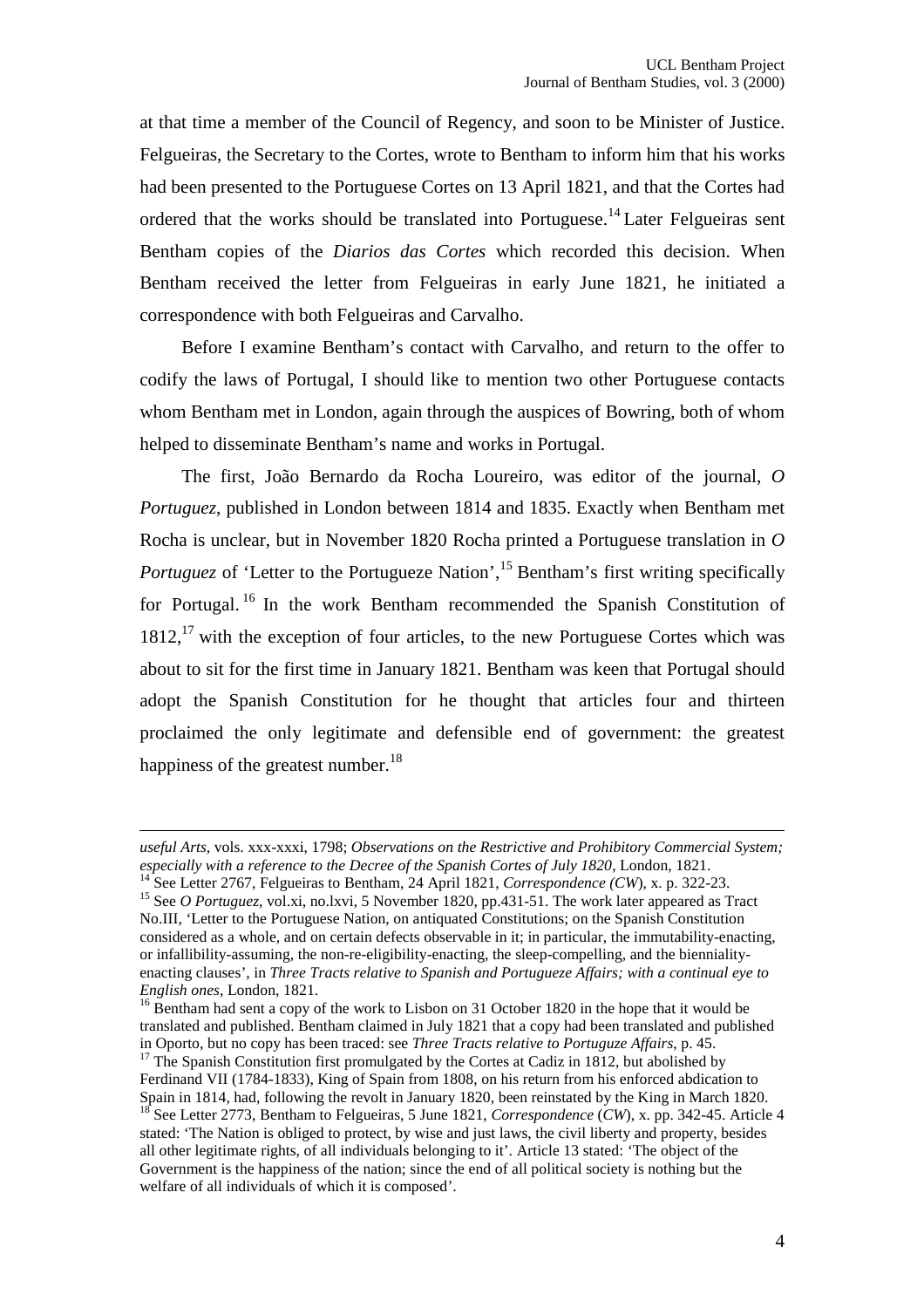Carvalho and Rocha had been friends since university days, and had corresponded since Rocha lived in London. It seems very likely therefore that Rocha had suggested that Bentham should send the second consignment of books to Carvalho. Rocha subsequently became a subject of correspondence between Carvalho and Bentham. The two men discussed the proposed translation of Bentham's works into Portuguese, and Rocha's name was suggested as a translator, but Bentham had doubts. He thought Rocha was lazy: his journal, though monthly, scarcely ever appeared on time, and Bentham had heard that Rocha had refused to keep a business appointment because to do so would have entailed climbing three or four pairs of stairs. In his first letter to Bentham, Carvalho confirmed that Rocha rarely got up before noon,<sup>[19](#page-4-0)</sup> but Carvalho had already written to Rocha and suggested the task of translating Bentham's works would be too time-consuming and unprofitable, and had proposed instead that Rocha should be the reviser of the translations.<sup>[20](#page-4-1)</sup> Despite his shortcomings, it is clear that Rocha played a significant part in Bentham's contact with Portugal: he put Bentham in touch with Carvalho, and also, unless a translation allegedly published in Oporto can be found, published in Portuguese the first work Bentham wrote specifically for Portugal.<sup>[21](#page-4-2)</sup>

Bentham's second contact in London was José Fernandes Tomás, Secretary to the Portuguese Legation in London, to whom he first wrote in April  $1822.^{22}$  $1822.^{22}$  $1822.^{22}$  Tomás's brother was Manuel Fernandes Tomás, one of the leading liberals in the Portuguese Cortes. Bentham had heard that Manuel Fernandes Tomás had expressed the view that if Brazil wished to separate from Portugal then he would be unwilling to employ any coercive measures to prevent the separation.  $2<sup>3</sup>$  Bentham, therefore, sent to José Fernandes Tomás for his brother copies of essays which were to form part of a work

<span id="page-4-1"></span><span id="page-4-0"></span><sup>19</sup> See Letter 2798, Carvalho to Bentham, 24 August 1821, *Correspondence* (*CW*), x. p. 386.

<sup>20</sup> See Letter 2779, Bentham to Bowring, 14 July 1821, *Correspondence* (*CW*), x. p. 357. As Rocha had been appointed official historian of the Portuguese revolution in July 1821, and would soon return to Lisbon where the translations were to be produced, this seemed a suitable conclusion to the problem.

<span id="page-4-2"></span><sup>21</sup> In the first of the three tracts in *Three Tracts relative to Spanish and Portuguese Affairs*, entitled `Letter to the Spanish Nation on a then proposed House of Lords', Bentham argued against the proposal to institute a second hereditary chamber in the Spanish Cortes. This tract had previously appeared in a Spanish translation at Madrid in 1820, and it is possible that the tract may have informed the debate in the Portuguese Cortes on the same topic in February 1821, which ended in a victory for the radicals, as a single parliamentary chamber was nominated in the constitution: see *Consejos que dirige á las Córtes y al pueblo Español Jeremías Bentham: traducidos del inglés por José Joaquin de Mora*, Madrid, 1820.

<span id="page-4-3"></span><sup>22</sup> See Letter 2865, Bentham to Tomás, 23 April 1822, *Correspondence* (*CW*), xi. pp. 58-61

<span id="page-4-4"></span><sup>23</sup> See M. Cheke, *Carlota Joaquina Queen of Portugal*, London, 1947, p.98.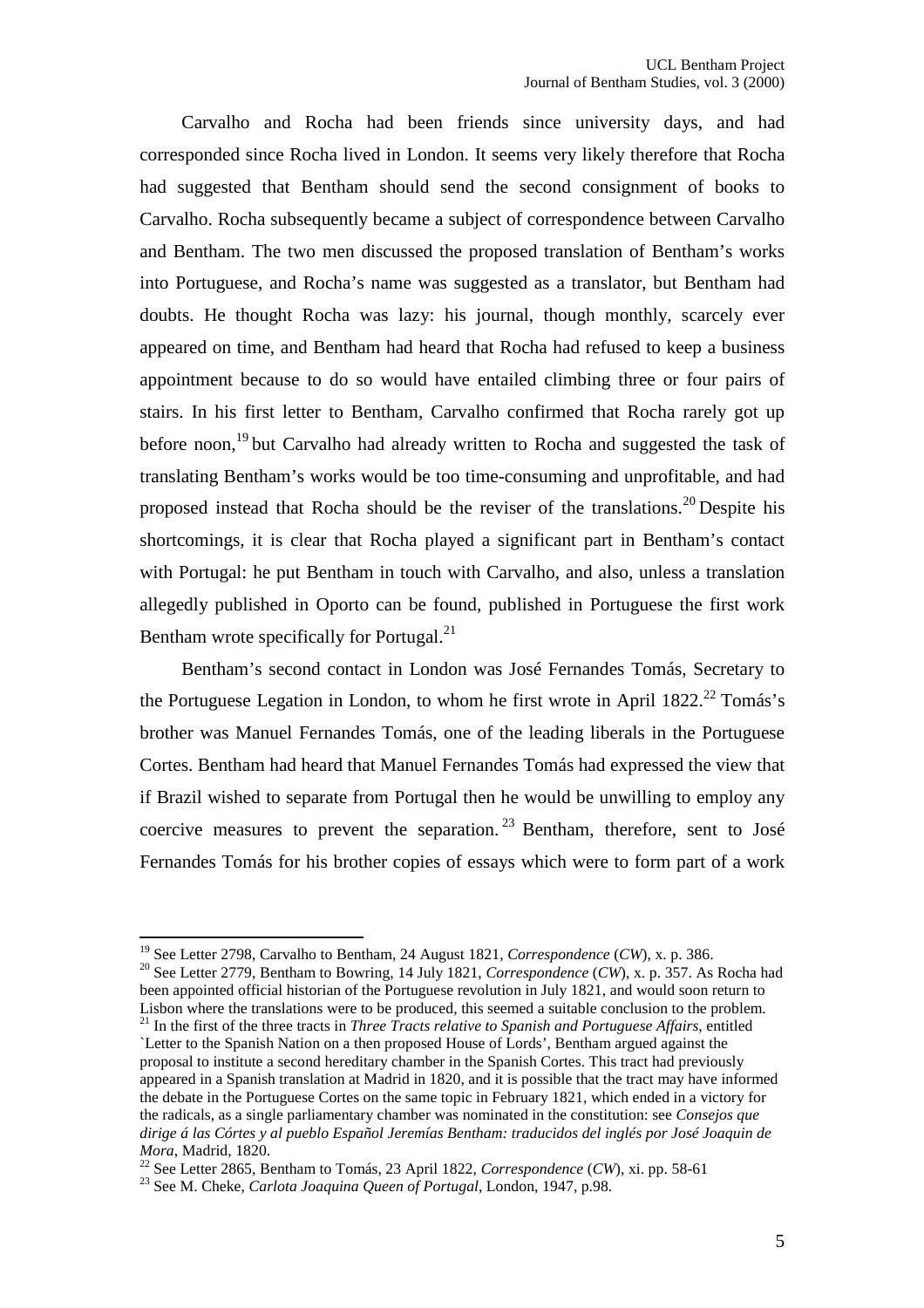entitled 'Rid Yourselves of Ultramaria'.<sup>[24](#page-5-0)</sup> Ultramaria was a word Bentham coined from the Spanish *ultramar* to refer to the overseas possessions, or colonies, of Spain. In the work Bentham put forward arguments against Spain's dominion over its colonies, and discussed the constitutional implications of Spain's continued dominion.<sup>[25](#page-5-1)</sup> A further indication of Bentham's attitude to his subject matter can be seen in some of the essays sent to Tomás: in April 1822 Bentham sent essays entitled 'Relinquishment profitable', 'Relinquishment honorable', and 'The Relinquishment must be entire';<sup>[26](#page-5-2)</sup> and among those sent in May 1822 was one written to

help satisfy the mother country of the impossibility of keeping the daughter country under subjection at such a distance under a constitution whichhas any the least spark of freedom in i[t.](#page-5-3) $^{27}$  $^{27}$  $^{27}$ 

Under the impetus given by the connection with Manuel Fernandes Tomás, Bentham made a final draft of material in April 1822. He sent a number of essays to Portugal and believed, in June 1822, that the work was in the hands of a translator in Lisbon.<sup>[28](#page-5-4)</sup> However, at the death of Manuel Fernandes Tomás in November 1822, Bentham rightly assumed that all hope of getting this work published in Portugal had gone, and in fact the work was never published in his lifetime.

In a letter to Simón Bolívar of June 1823, Bentham wrote of Portugal's 'endemial madness in cleaving to Brazil.<sup>[29](#page-5-5)</sup> Bentham had evidence that the liberal regime in Portugal was keen to retain Brazil in the letters he received from Carvalho. In his first letter to Bentham, in August 1821, Carvalho wrote:

<span id="page-5-1"></span><span id="page-5-0"></span> $24$  For this essay and the two earlier essays `Emancipation Spanish', and `Summary of a Work intituled Emancipate Your Colonies', see *Colonies, Commerce, and Constitutional Law* (*CW*), pp. 1-344.  $^{25}$  Bentham's work on this subject had started with his anti-colonial tract, 'Jeremy Bentham to the National Convention of France', at the time of the French Revolution, and later published as *Emancipate Your Colonies! Addressed to the National Convention of France, Ao 1793, shewing the uselessness and mischievousness of Distant Dependencies to an European State*, London, 1830. He had subsequently renewed his interest in the subject when he read Ferdinand VII's Proclamation to his South American subjects which was published in translation in the *Morning Chronicle* of 27 April 1820. Even as Bentham was writing in 1822, his essays on the subject for Spain were gradually superseded by events as states and provinces in Latin America proclaimed their independence from Spain, but when he first contacted José Fernandes Tomás in April 1822 he was still hopeful that some of his anti-colonial essays would be relevant to Spain, and to Portugal.

<span id="page-5-2"></span><sup>26</sup> See Letter 2865, Bentham to Tomás, 23 April 1822, *Correspondence* (*CW*), xi. pp. 58-61.

<span id="page-5-3"></span><sup>27</sup> See Letter 2876, Bentham to Tomás, ?8 May 1822, *Correspondence* (*CW*), xi. pp. 69-70.

<span id="page-5-4"></span><sup>28</sup> See Letter 2891, Bentham to San Martín, 5 June 1822, *Correspondence* (*CW*), xi. pp. 93-107.

<span id="page-5-5"></span><sup>29</sup> See Bentham to Bolívar, Letter 2975, 4 June 1823, *Correspondence* (*CW*), xi. pp. 238-65. In the same letter Bentham noted a 'coolness' by the Portuguese towards him which he attributed to his statements against the possession of colonies.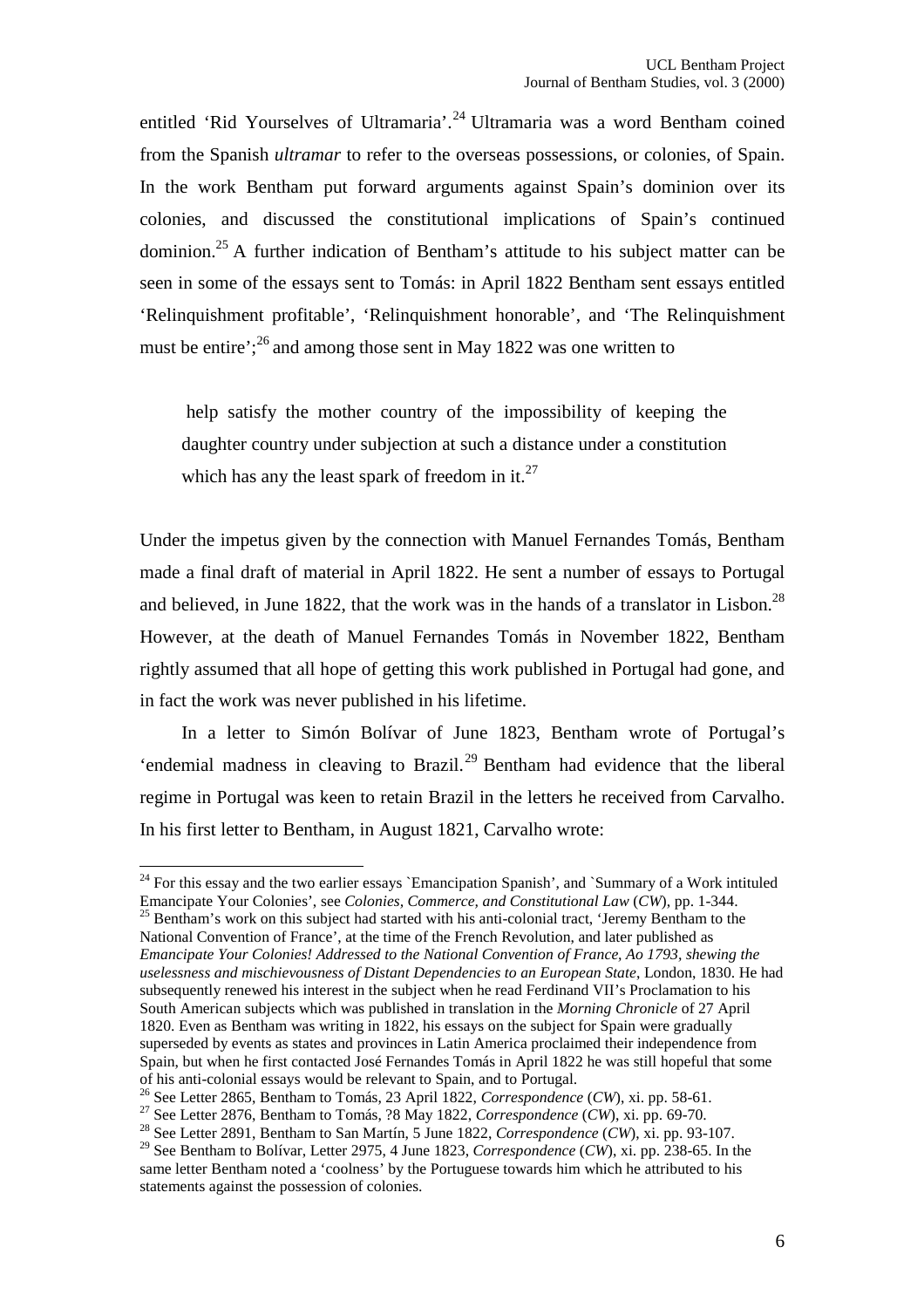Nous songeons maintenant au Brésil, il faut une bonne et fine Politique pour se l'assurer: ... je voudrais, et je tâcherais d'y parvenir à faire rappeller les troupes Portugaises à l'exception des celles qui voudront y rester à fin qu'amalgamées avec celles de ce pays-là elle puissent faire le service, et la Police: Point de gouverneurs absolûs, pour le militaire des chefs de troupes, et pour le civil des "Juntas administratives" qui prennaint soin du Pays, et qui renvoint les comptes en Portugal comme le centre d'ou doivent emmaner toutes les opérations goubernatives.<sup>[30](#page-6-0)</sup>

## He added:

je souhaite que vous me communiquez vos idées sur ce sujet, qui me seront d'une grande utilité.

Bentham responded:

Tres volontiers, mon cher ami, et pour cela je n'aurais que de vous envoyer ce que j'ecris maintenant aux Espagnols au sujet de leur Ultramar: vous en prendrez ce qui pourroit vous convenir. $31$ 

It is difficult to see quite what use Carvalho, who did not wish to relinquish Brazil, could have made of Bentham's anti-colonial writings. A year later Carvalho wrote again about Brazil, $32$  and the decisions just taken in the Cortes to reject all proposals to grant any degree of self-government to Brazil. Although he indicated some unhappiness with the decisions of the Cortes, Carvalho perhaps could not have predicted that the arrival of these decrees in Brazil in September 1822 would move Dom Pedro to declare 'Independência ou Morte'. But Bentham had long known that the discontent of distant colonies could 'ripen into revolt',<sup>[33](#page-6-3)</sup> and would not have been surprised by events.

<span id="page-6-0"></span><sup>30</sup> Letter 2798, Bentham to Carvalho, 24 August l821, *Correspondence* (*CW*), x. pp. 386-87.

<span id="page-6-1"></span><sup>31</sup> See Letter 2817, Bentham to Carvalho, 7 November 1821, *Correspondence* (*CW*), x. pp. 417-26.

<span id="page-6-3"></span><span id="page-6-2"></span><sup>32</sup> Letter 2901, Carvalho to Bentham, 5 July 1822, *Correspondence* (*CW*), xi. pp. 120-22.

<sup>33</sup> See *Colonies, Commerce, and Constitutional Law* (*CW*), p. 156.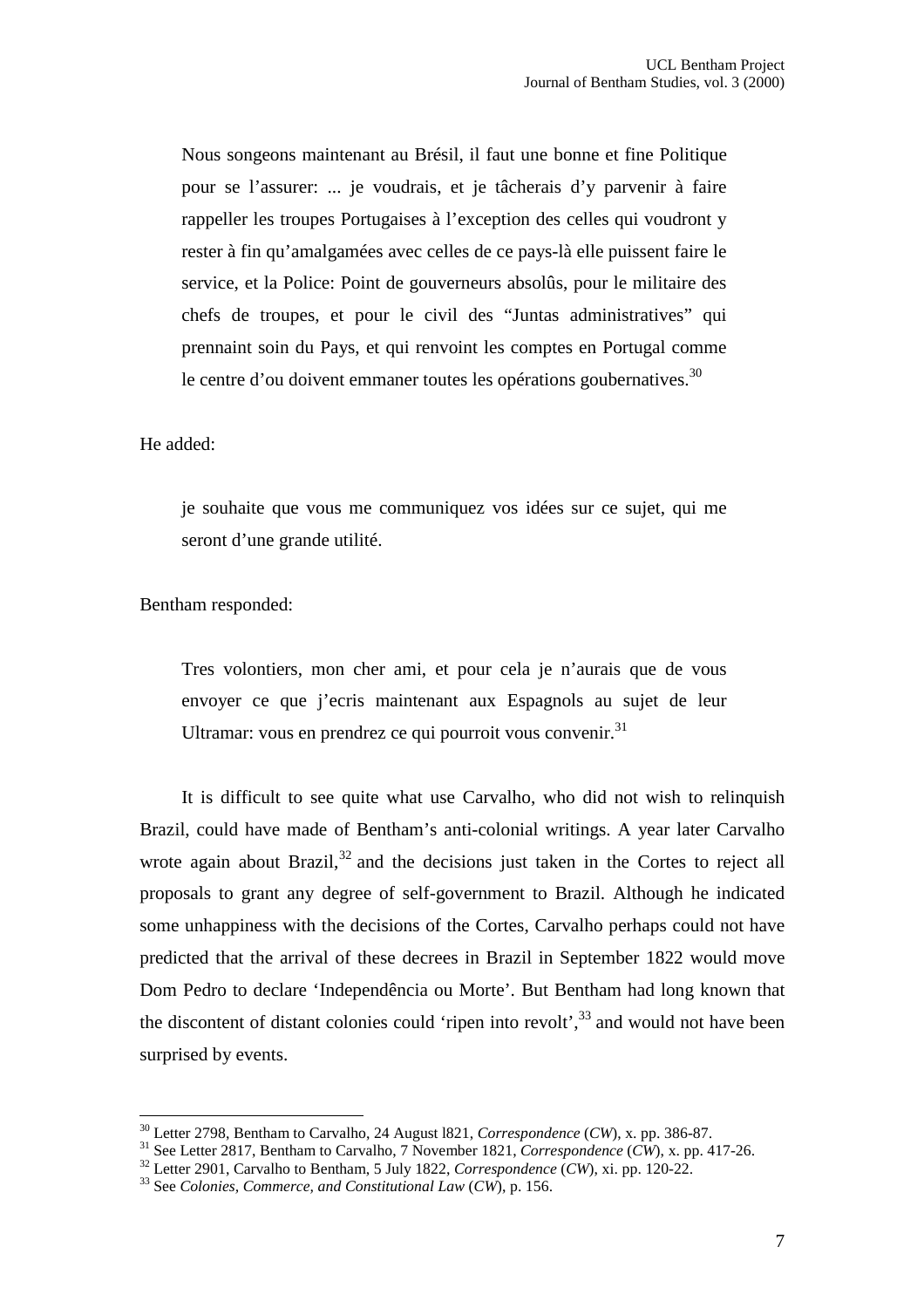In the same letter of July 1822, and his last to Bentham, Carvalho outlined other causes of concern: the arrest of four printers preparing seditious literature in Lisbon; the decision, not followed through, to send troops to Salvador in Brazil; and the congregation of Spanish royalist troops in the Pyrenees. All these signs of unrest intimated the end of the liberal regimes in Spain, as well as Portugal, in the following year.

Why was Carvalho willing to present Bentham's works to the Cortes? How was Bentham known in Portugal before the arrival of his own consignment of books? If Bentham owed a debt to Bowring for making contacts on his behalf in Europe, and in the wider world, Bentham's debt to Étienne Dumont was even greater.<sup>[34](#page-7-0)</sup> It was through Dumont's French recensions of Bentham's work that Bentham was known in most of Europe, and South and North America. The recensions were not exact translations but reworkings in French of Bentham's printed material and unpublished writings. Dumont's first recension Traités de législation civile et pénale which appeared at Paris in 1802, was based on Bentham's early writings on the principle of utility, the fundamental principles of legislation, codification, and penal and civil law. The work soon became a European bestseller. By 1822 Dumont had also published *Théorie des peines et des récompenses*[35](#page-7-1) and *Tactique des assemblées législatives.*[36](#page-7-2) Bentham knew from Rocha that Carvalho had read Dumont's recensions of his work, and admired most *Tactique des assemblées législatives,*[37](#page-7-3) which contained Bentham's analysis of parliamentary procedure.

<span id="page-7-0"></span><sup>&</sup>lt;sup>34</sup> Pierre Étienne Louis Dumont, a Genevan, published five major works based on Bentham's writings, which were subsequently translated into Russian, German, Spanish, Swedish, Italian, Portuguese, and English.

<span id="page-7-1"></span><sup>35</sup> *Théorie des peines et des récompenses*, ed. Étienne Dumont, 2 vols., London, 1811, later translated by Richard Smith in English as *The Rationale of Reward*, London, 1825, and *The Rationale of Punishment*, London, 1830.

<span id="page-7-2"></span><sup>36</sup> 'Tactique des assemblées politiques déliberantes' in *Tactique des assemblées législatives* was used by Bernardino Rivadavia to draw up the regulations to govern the working of the legislative assembly in the newly independent province of Buenos Aires: see Letter 2916, Rivadavia to Bentham, 26 August 1822, *Correspondence* (*CW*), xi. pp. 144-46 and Rivadavia's document *Reglamento que establece el orden de las operaciones, y la Policia de la Sala de Representantes de la Provincia de Buenos Aires. Sancionado por la Honorable Junta en 26 de Julio de 1822*.

<span id="page-7-3"></span><sup>37</sup> See Letter 2779, Bentham to Bowring, 14 July 1821, *Correspondence* (*CW*), x. pp. 357-58. Bentham's letters to Carvalho frequently reflected his keenness that Carvalho should know his recent thinking on legislative matters. Bentham suggested that Carvalho should write to Dumont to try and persuade him to complete his work based on Bentham's writings on evidence, which eventually appeared in 1823 at Paris as *Traité des preuves judiciaires*: see Letter 2775, Bentham to Carvalho, 11- 13 June 1821, *Correspondence* (*CW*), x. pp. 347-53. He was concerned that the Portuguese translation of 'Draught of a New Plan for the organisation of the Judicial Establishment in France' should reflect his latest ideas on the appointment of judges, and, inspired by the news from Rocha that six judges had been accused of corruption in Portugal, Bentham discussed four ways in which Carvalho could secure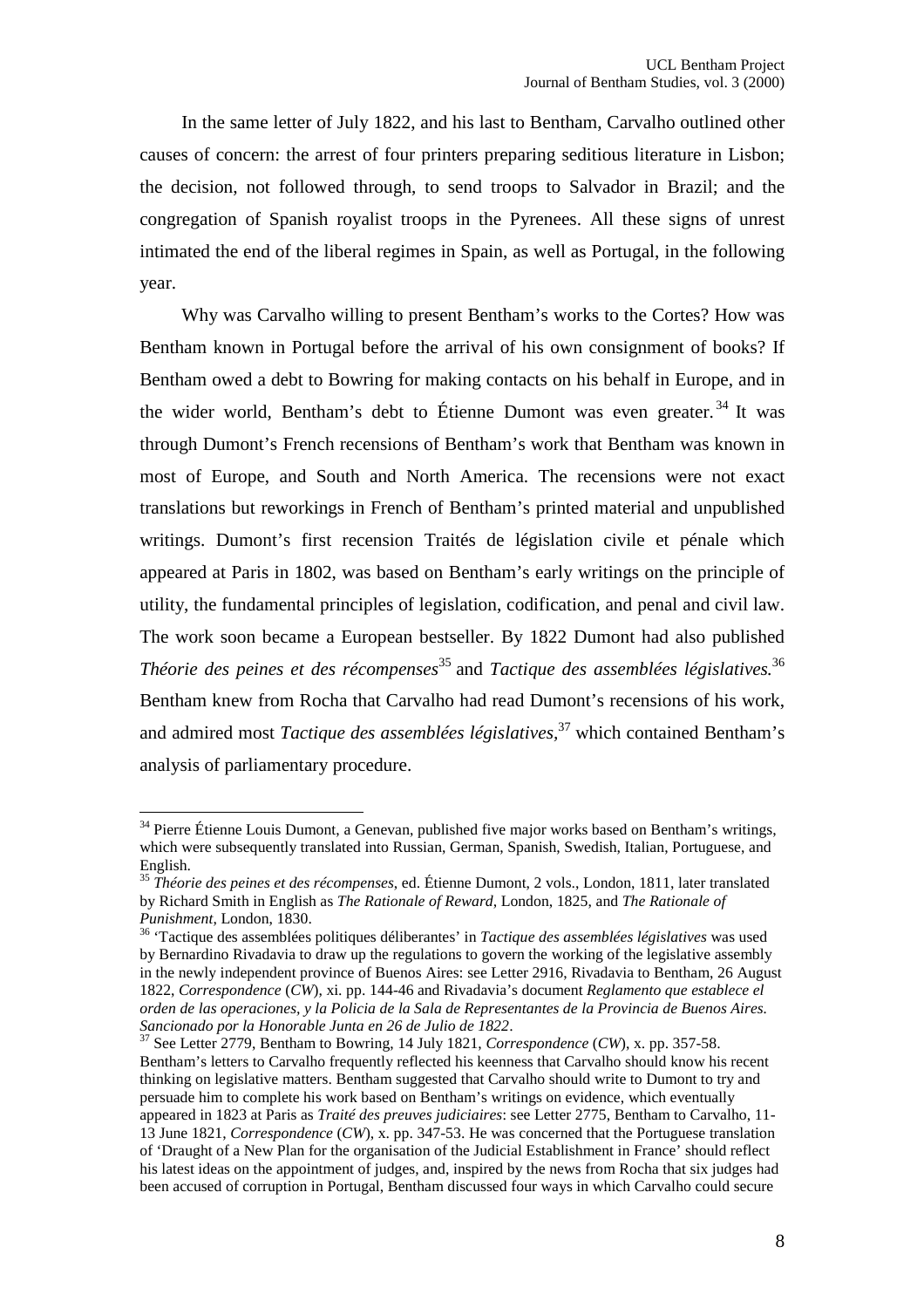Bentham was aware that Dumont's recensions were read in Portugal. In a letter to a Spanish correspondent, in May 1821, Bentham wrote: 'In the University of Coimbra was Dumont's edition of my works almost as soon as edited, an object of attention to the Carvalhos, the Borges, Ferreira, and the Rochas!<sup>[38](#page-8-0)</sup> Liberal graduates ofthe University of Coimbra predominated in the new Cortes at Lisbon in 1821[.](#page-8-1)<sup>39</sup> Carvalho wrote to Bentham:

Tout le congrès vous aime et les liberaux se réclamant de votre autoritié pour appuyer leurs oppinions, tandis que les anti-constitutionnels n'osent point la combattre et encore moins la meconnaître.<sup>[40](#page-8-2)</sup>

It seems clear that knowledge of Bentham through Dumont, gained during their years at the University of Coimbra, encouraged the deputies to accept his offer to codify their laws.

It was another graduate of the University of Coimbra and one of the drafters of the constitution, José Joaquim Ferreira de Moura, $41$  who had proposed to the Cortes that Bentham's books be translated into Portuguese,<sup> $42$ </sup> but in the event only one work was published by the Cortes. The work was a translation of Dumont's *Théorie des peines et des récompenses*, which treated of Bentham's presentation of 'punishment' and 'reward' as the two instruments possessed by every legislator whose object is the greatest happiness of the greatest number. The Portuguese translation appeared in

the Portuguese judiciary completely free from the scourge of corruption: see Letter 2817, Bentham to Carvalho, 7 November 1821 *Correspondence* (*CW*), x. pp. 417-26.

<span id="page-8-0"></span><sup>38</sup> Letter 2770, Bentham to Nuñez, 9? May 1821, *Correspondence* (*CW*), x. pp. 329-37. Toribio Nuñez had produced two works based on Bentham's writings: *Espiritu de Bentham: Sistéma de la ciencia social. Ideado por el Jurisconsulto Jeremías Bentham: y puesto en ejecucion conforme à los principios de Autor original*, Salamanca, 1820, and *Principios de la ciencia social ó de las ciencias Morales y Politicas Por el Jurisconsulto Inglés Jeremías Bentham, ordenados conforme al sistema del autor original y aplicados á la Constitucion española*, Salamanca, 1821.

<span id="page-8-2"></span><span id="page-8-1"></span><sup>39</sup> See D. Birmingham, *A Concise History of Portugal*, Cambridge, 1993, p.109.

<span id="page-8-3"></span><sup>40</sup> See Letter 2855, Carvalho to Bentham, l March 1822, *Correspondence* (*CW*), xi. pp. 40-41. <sup>41</sup> José Joaquim Ferreira de Moura (1776-1829), acknowledged his debt to Bentham in the last letter Bentham received from Portugal before the fall of the liberal regime. Moura also enclosed with his letter a copy of *Constituicão politica da monarchia portugueza*, promulgated on 4 October 1822, with the inscription: 'Ao Illustre Bentham \ Hum dos Collaboradores do Projecto \ Hoje Deputado de Cortes J.J.F. de Moura'. See Letter 2954, Moura to Bentham, 26 February 1823, *Correspondence* (*CW*), xi. pp. 214-15.

<span id="page-8-4"></span><sup>42</sup> See *Astro da Lusitania*, 14 April 1821. Bentham had indicated to Carvalho the importance of the selection and distribution of the works he had sent, and had drawn up a plan addressed, to the Council of Regency in Portugal, for the translation and publication of his works. The plan involved nine selections from his work, and nine translators. See Letter 2798, Bentham to Carvalho, 24 August 1821,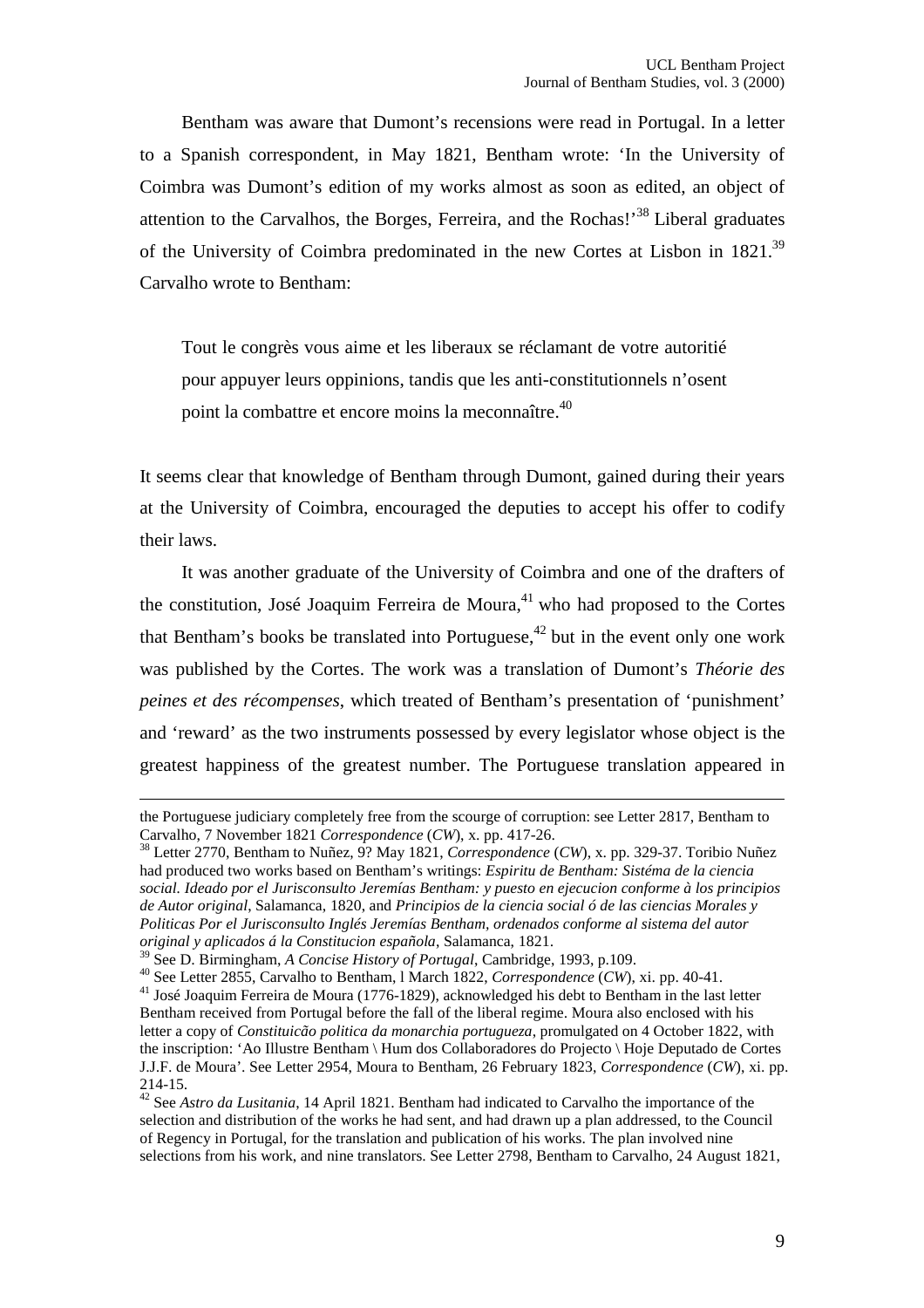1822 in two volumes.[43](#page-9-0) Bentham had proposed that *Traités de législation civile et pénale* be translated first, but perhaps the Cortes believed this work was already well known in Portugal, and that *Théorie des peines et des récompenses* (a copy of which Bentham had NOT sent to them) would assist the Commission of the Cortes which was drafting a penal code at that time.<sup>[44](#page-9-1)</sup>

Finally, I return to the importance of Portugal to Bentham's work. Receipt of the acceptance by the Cortes of his offer to codify laws for Portugal did, as I have said, stimulate Bentham to begin what was arguably the most ambitious work of his life, and, once started, the fall of the liberal regime did nothing to diminish Bentham's enthusiasm for the task.

If we wanted confirmation of the immense importance to Bentham of this association with Portugal, we have only to look at a portrait of Bentham painted by Henry William Pickersgill in 1829 when Bentham was 81 years old, and eight years after the Cortes had accepted his offer.<sup>[45](#page-9-2)</sup>

*Correspondence* (*CW*), x. pp. 386-87, and for the plan Bentham Papers, University College London Library, Box 22. fos.18-20, 12 June 1821 (hereafter UC).

<span id="page-9-0"></span><sup>&</sup>lt;sup>43</sup> Entitled 'Theoria das Penas Legaes' and 'Theoria dos Premios Legaes', the volumes appeared under the general title of *Traducçao das obras politicas do sabio jurisconsulto Jeremias Bentham, vertidas do inglez na lingua portugueza por mandado do soberano congresso das Cortes, Geraes, Extraordinarias, e constituintes da mesma naçao*.

<span id="page-9-1"></span><sup>44</sup> See Letter 2855, Carvalho to Bentham, l March 1822, *Correspondence* (*CW*), xi. pp. 40-41.

<span id="page-9-2"></span><sup>&</sup>lt;sup>45</sup> Jeremy Bentham c.1829, by Henry William Pickersgill. The portrait, oil on canvas, is now owned by the National Portrait Gallery. Illustrated here is an earlier version of the portrait, part of the College Art Collections at UCL.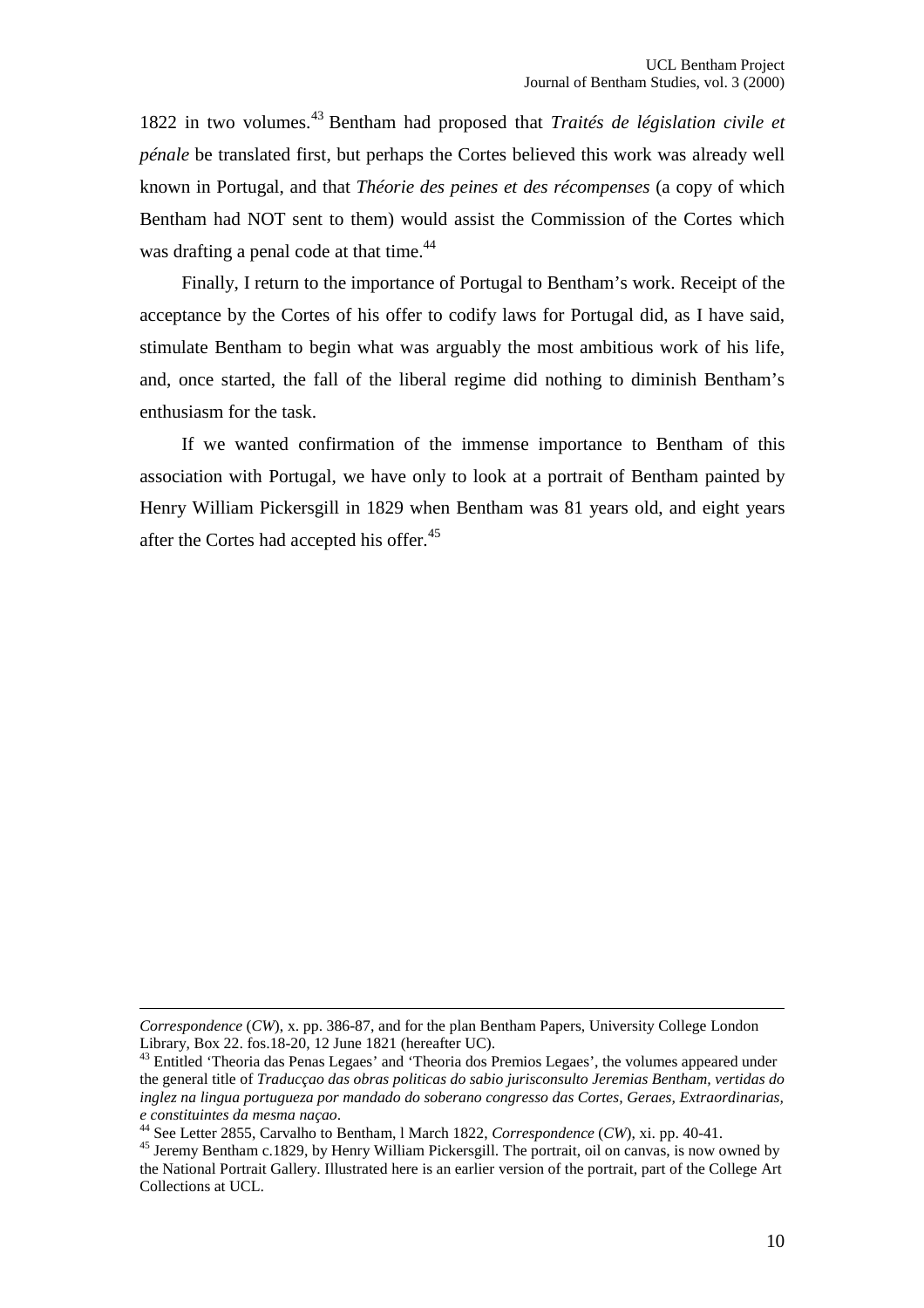

The three books on the table beside Bentham are clearly marked, and these books give us an insight into the works with which Bentham most wanted to be identified.

The book nearest Bentham has the word Locke painted on its spine, and must represent John Locke's *An Essay Concerning Human Understanding* published in 1689: Locke's *Essay* was fundamental to Bentham's intellectual position. Locke rejected the theory that knowledge, including moral ideas about the nature of right and wrong, was innate. For Locke knowledge of the world came from our senses. Bentham built on Locke's ideas. He sought to derive a secular morality, not by reference to alleged authoritative statements by God, but by reference to the scientific laws of the human mind; a morality which, he thought, would allow the reconstruction of society on more rational, and less superstitious lines.

The book farthest from Bentham is his own: *An Introduction to the Principles of Morals and Legislation[46](#page-10-0)* which was first published in 1789 and dealt with such themes as the principle of utility, pleasure and pain, action and motive, and formed the foundations of his philosophical system.

<span id="page-10-0"></span><sup>46</sup> See *An Introduction to the Principles of Morals and Legislation*, London, 1789.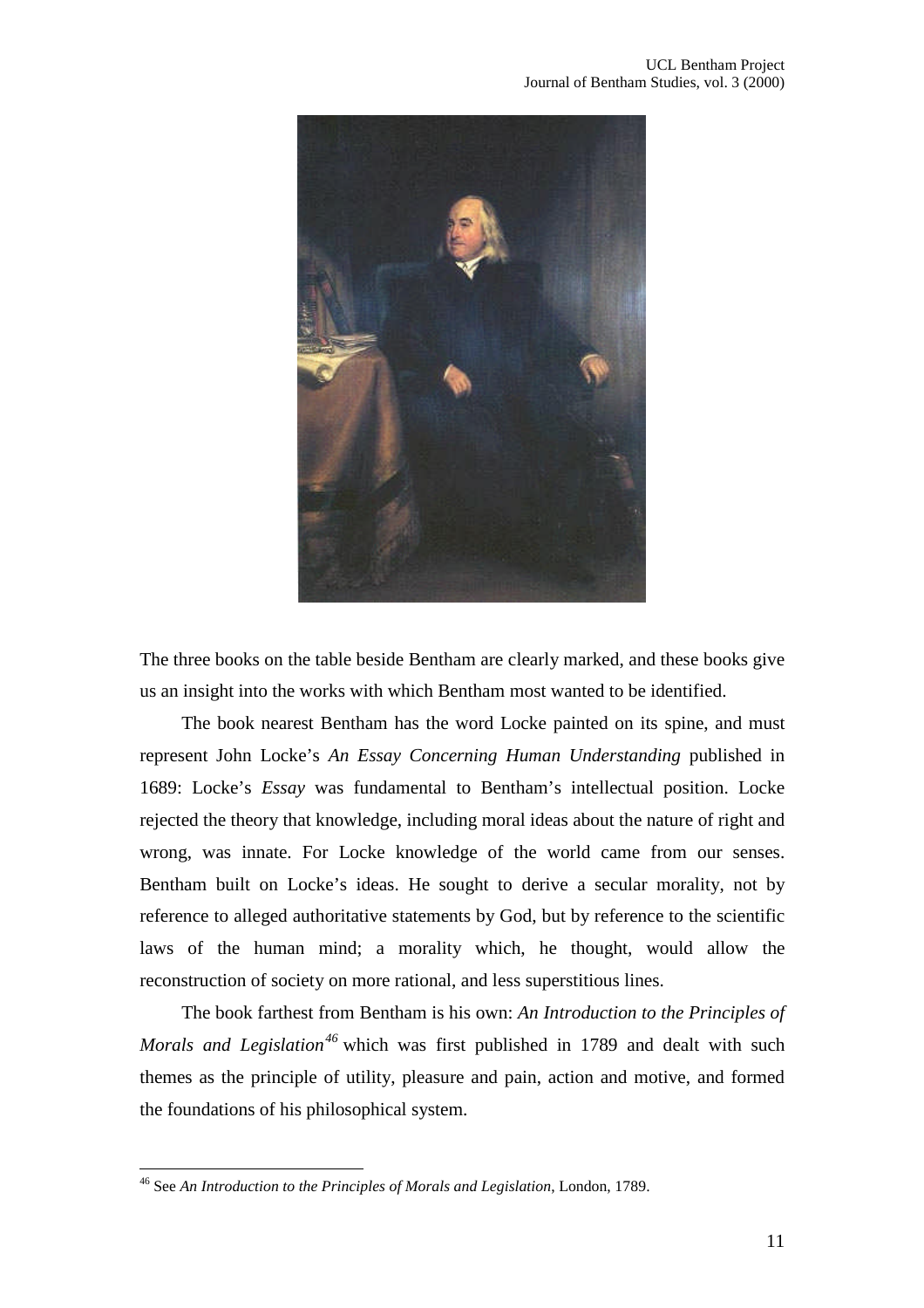In the middle of these two seminal works is a copy of the *Diarios das Cortes*, which contained the journals of the proceedings of the Portuguese Cortes of 1821-3, and specifically the resolution of the Cortes of 26 November 1821 to accept Bentham's offer to draw up penal, civil, and constitutional codes of law. The *Diarios das Cortes* had been sent to Bentham by Felgueiras in 1822, and there can be little doubt that the presence of the *Diarios* in this portrait of 1829 indicates just how important such an offer was to Bentham.